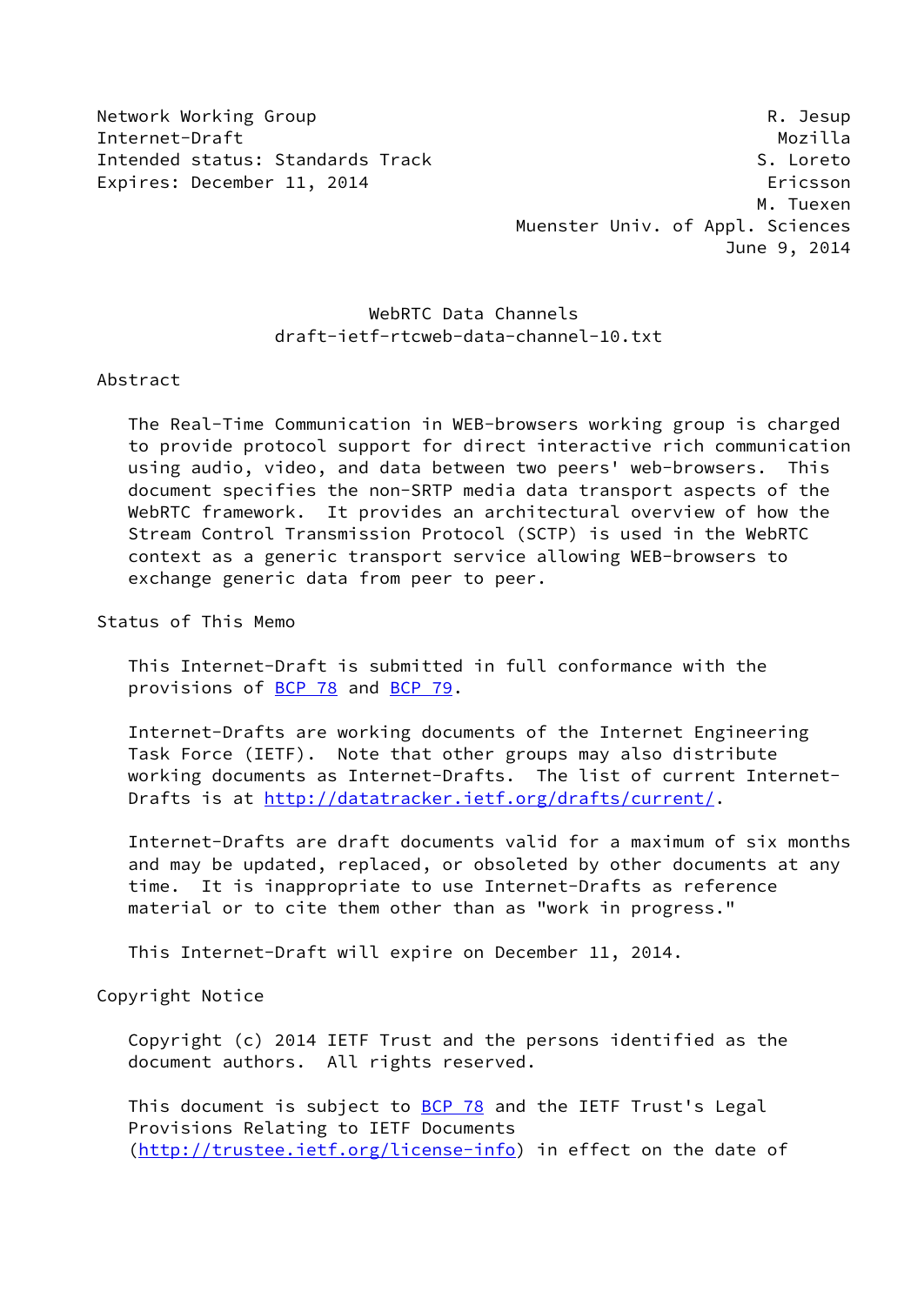<span id="page-1-1"></span>Internet-Draft WebRTC Data Channels June 2014

 publication of this document. Please review these documents carefully, as they describe your rights and restrictions with respect to this document. Code Components extracted from this document must include Simplified BSD License text as described in Section 4.e of the Trust Legal Provisions and are provided without warranty as described in the Simplified BSD License.

Table of Contents

|                  |                                                                                                                                                                                                                                                                                                                                                                                                                                                                                                               |  |  |  |  | $\overline{2}$  |
|------------------|---------------------------------------------------------------------------------------------------------------------------------------------------------------------------------------------------------------------------------------------------------------------------------------------------------------------------------------------------------------------------------------------------------------------------------------------------------------------------------------------------------------|--|--|--|--|-----------------|
| $\overline{2}$ . |                                                                                                                                                                                                                                                                                                                                                                                                                                                                                                               |  |  |  |  | $\overline{3}$  |
| 3.               |                                                                                                                                                                                                                                                                                                                                                                                                                                                                                                               |  |  |  |  | $\overline{3}$  |
| 3.1.             | Use Cases for Unreliable Data Channels                                                                                                                                                                                                                                                                                                                                                                                                                                                                        |  |  |  |  | $\overline{3}$  |
|                  | $3.2$ . Use Cases for Reliable Data Channels                                                                                                                                                                                                                                                                                                                                                                                                                                                                  |  |  |  |  | $\overline{4}$  |
| 4.               |                                                                                                                                                                                                                                                                                                                                                                                                                                                                                                               |  |  |  |  | $\overline{4}$  |
| $\overline{5}$ . | SCTP over DTLS over UDP Considerations                                                                                                                                                                                                                                                                                                                                                                                                                                                                        |  |  |  |  | $\overline{5}$  |
| 6.               | The Usage of SCTP for Data Channels                                                                                                                                                                                                                                                                                                                                                                                                                                                                           |  |  |  |  | $\underline{8}$ |
| 6.1.             | SCTP Protocol Considerations                                                                                                                                                                                                                                                                                                                                                                                                                                                                                  |  |  |  |  | $\underline{8}$ |
| 6.2.             |                                                                                                                                                                                                                                                                                                                                                                                                                                                                                                               |  |  |  |  | 9               |
|                  |                                                                                                                                                                                                                                                                                                                                                                                                                                                                                                               |  |  |  |  | 9               |
| 6.4.             |                                                                                                                                                                                                                                                                                                                                                                                                                                                                                                               |  |  |  |  | 9               |
| 6.5.             |                                                                                                                                                                                                                                                                                                                                                                                                                                                                                                               |  |  |  |  | 10              |
| 6.6.             | Transferring User Data on a Channel                                                                                                                                                                                                                                                                                                                                                                                                                                                                           |  |  |  |  | 10              |
| 6.7.             |                                                                                                                                                                                                                                                                                                                                                                                                                                                                                                               |  |  |  |  | 11              |
| 7.               |                                                                                                                                                                                                                                                                                                                                                                                                                                                                                                               |  |  |  |  | 11              |
| 8.               |                                                                                                                                                                                                                                                                                                                                                                                                                                                                                                               |  |  |  |  | 12              |
| 9.               |                                                                                                                                                                                                                                                                                                                                                                                                                                                                                                               |  |  |  |  | 12              |
|                  |                                                                                                                                                                                                                                                                                                                                                                                                                                                                                                               |  |  |  |  | 12              |
| 10.1.            |                                                                                                                                                                                                                                                                                                                                                                                                                                                                                                               |  |  |  |  | 12              |
| 10.2.            | Informative References                                                                                                                                                                                                                                                                                                                                                                                                                                                                                        |  |  |  |  | 14              |
|                  | Authors' Addresses<br>$\mathbf{r}^{\mathsf{T}} \cdot \mathbf{r}^{\mathsf{T}} \cdot \mathbf{r}^{\mathsf{T}} \cdot \mathbf{r}^{\mathsf{T}} \cdot \mathbf{r}^{\mathsf{T}} \cdot \mathbf{r}^{\mathsf{T}} \cdot \mathbf{r}^{\mathsf{T}} \cdot \mathbf{r}^{\mathsf{T}} \cdot \mathbf{r}^{\mathsf{T}} \cdot \mathbf{r}^{\mathsf{T}} \cdot \mathbf{r}^{\mathsf{T}} \cdot \mathbf{r}^{\mathsf{T}} \cdot \mathbf{r}^{\mathsf{T}} \cdot \mathbf{r}^{\mathsf{T}} \cdot \mathbf{r}^{\mathsf{T}} \cdot \mathbf{r}^{\mathsf$ |  |  |  |  | 14              |

## <span id="page-1-0"></span>[1](#page-1-0). Introduction

 Non-SRTP media data types in the context of WebRTC are handled by using SCTP [[RFC4960\]](https://datatracker.ietf.org/doc/pdf/rfc4960) encapsulated in DTLS [[RFC6347](https://datatracker.ietf.org/doc/pdf/rfc6347)].

> +----------+ | SCTP | +----------+ DTLS | +----------+ | ICE/UDP |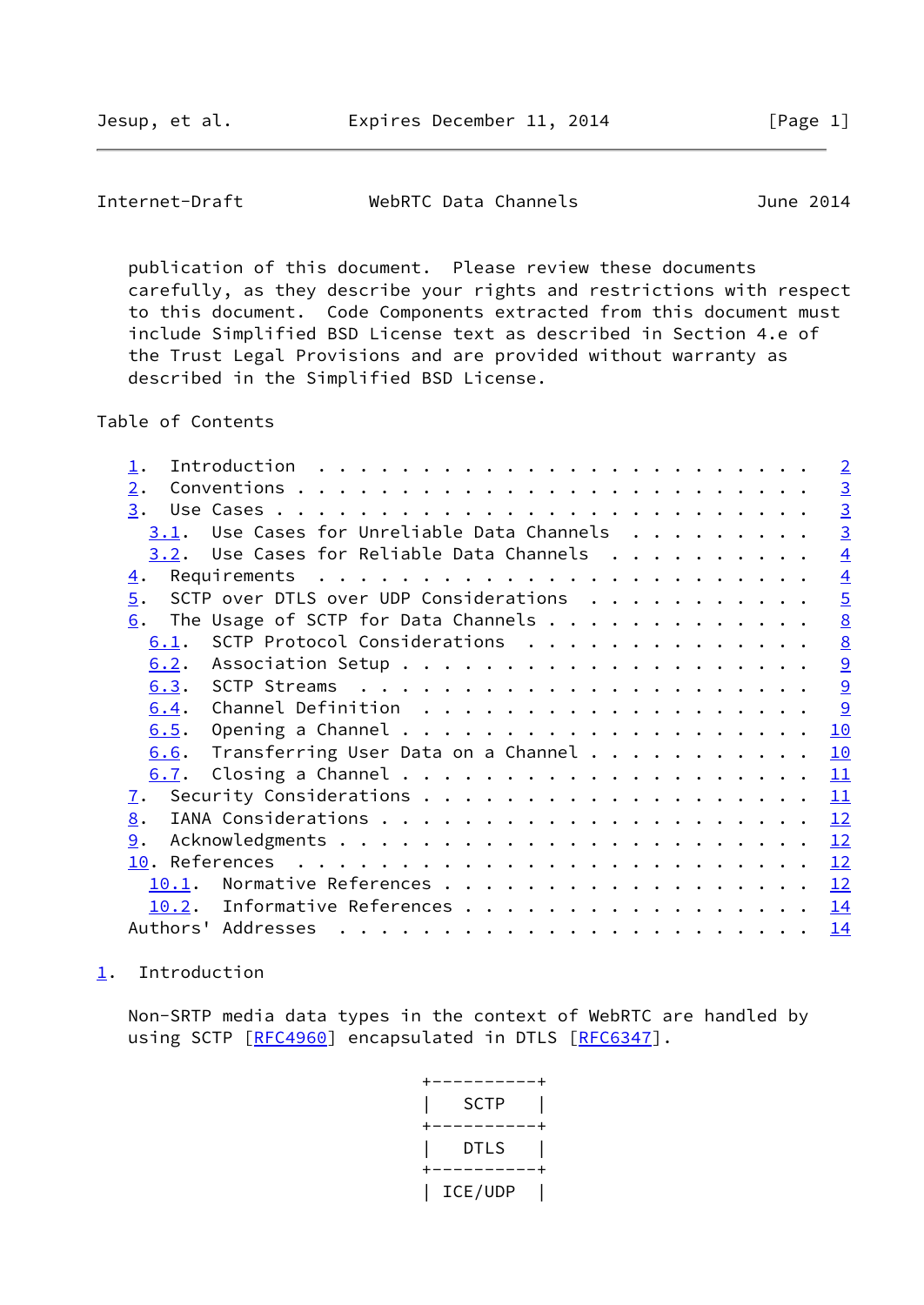+----------+

#### Figure 1: Basic stack diagram

Jesup, et al. **Expires December 11, 2014** [Page 2]

<span id="page-2-1"></span>Internet-Draft WebRTC Data Channels June 2014

 The encapsulation of SCTP over DTLS (see [\[I-D.ietf-tsvwg-sctp-dtls-encaps](#page-14-1)]) over ICE/UDP (see [\[RFC5245](https://datatracker.ietf.org/doc/pdf/rfc5245)]) provides a NAT traversal solution together with confidentiality, source authentication, and integrity protected transfers. This data transport service operates in parallel to the SRTP media transports, and all of them can eventually share a single transport-layer port number.

SCTP as specified in [\[RFC4960](https://datatracker.ietf.org/doc/pdf/rfc4960)] with the partial reliability extension defined in [[RFC3758\]](https://datatracker.ietf.org/doc/pdf/rfc3758) and the additional policies defined in [\[I-D.ietf-tsvwg-sctp-prpolicies](#page-14-2)] provides multiple streams natively with reliable, and the relevant partially-reliable delivery modes for user messages. Using the reconfiguration extension defined in [\[RFC6525](https://datatracker.ietf.org/doc/pdf/rfc6525)] allows to increase the number of streams during the lifetime of an SCTP association and to reset individual SCTP streams. Using [[I-D.ietf-tsvwg-sctp-ndata\]](#page-14-3) allows to interleave large messages to avoid the monopolization and adds the support of prioritizing of SCTP streams.

The remainder of this document is organized as follows: [Section 3](#page-2-2) and [Section 4](#page-3-3) provide use cases and requirements for both unreliable and reliable peer to peer data channels; [Section 5](#page-5-0) discusses SCTP over DTLS over UDP; [Section 6](#page-8-0) provides the specification of how SCTP should be used by the WebRTC protocol framework for transporting non- SRTP media data between WEB-browsers.

<span id="page-2-0"></span>[2](#page-2-0). Conventions

 The key words "MUST", "MUST NOT", "REQUIRED", "SHALL", "SHALL NOT", "SHOULD", "SHOULD NOT", "RECOMMENDED", "MAY", and "OPTIONAL" in this document are to be interpreted as described in [\[RFC2119](https://datatracker.ietf.org/doc/pdf/rfc2119)].

<span id="page-2-2"></span>[3](#page-2-2). Use Cases

 This section defines use cases specific to data channels. For general use cases see [[I-D.ietf-rtcweb-use-cases-and-requirements\]](#page-15-1).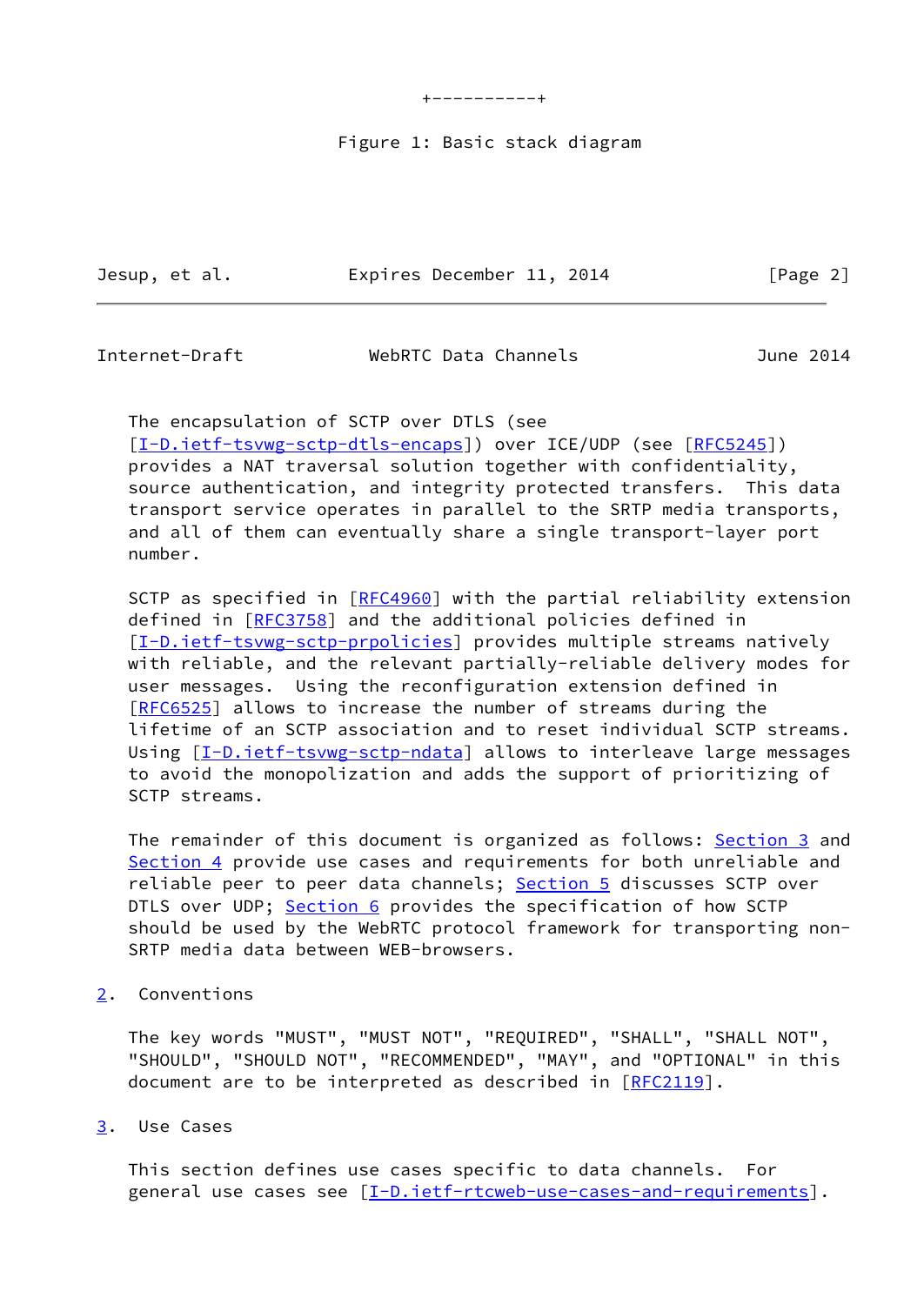<span id="page-3-0"></span>[3.1](#page-3-0). Use Cases for Unreliable Data Channels

- U-C 1: A real-time game where position and object state information is sent via one or more unreliable data channels. Note that at any time there may be no SRTP media channels, or all SRTP media channels may be inactive, and that there may also be reliable data channels in use.
- U-C 2: Providing non-critical information to a user about the reason for a state update in a video chat or conference, such as mute state.

| Jesup, et al. | Expires December 11, 2014 | [Page 3] |
|---------------|---------------------------|----------|
|---------------|---------------------------|----------|

<span id="page-3-2"></span>

| Internet-Draft | WebRTC Data Channels | June 2014 |
|----------------|----------------------|-----------|
|                |                      |           |

<span id="page-3-1"></span>[3.2](#page-3-1). Use Cases for Reliable Data Channels

- U-C 3: A real-time game where critical state information needs to be transferred, such as control information. Such a game may have no SRTP media channels, or they may be inactive at any given time, or may only be added due to in-game actions.
- U-C 4: Non-realtime file transfers between people chatting. Note that this may involve a large number of files to transfer sequentially or in parallel, such as when sharing a folder of images or a directory of files.
- U-C 5: Realtime text chat during an audio and/or video call with an individual or with multiple people in a conference.
- U-C 6: Renegotiation of the configuration of the PeerConnection.
- U-C 7: Proxy browsing, where a browser uses data channels of a PeerConnection to send and receive HTTP/HTTPS requests and data, for example to avoid local Internet filtering or monitoring.
- <span id="page-3-3"></span>[4](#page-3-3). Requirements

 This section lists the requirements for P2P data channels between two browsers.

 Req. 1: Multiple simultaneous data channels MUST be supported. Note that there may be 0 or more SRTP media streams in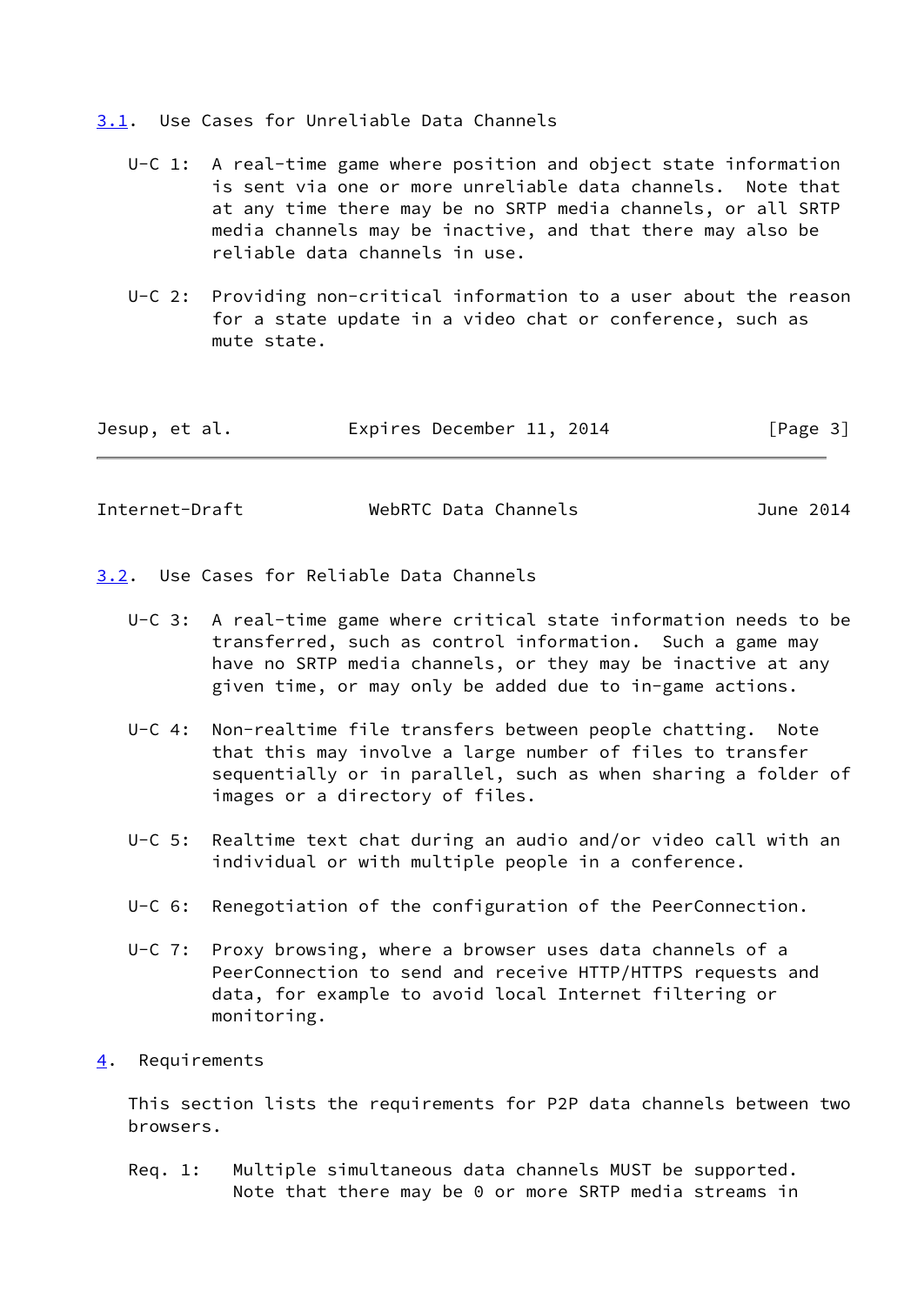parallel with the data channels in the same PeerConnection, and the number and state (active/inactive) of these SRTP media streams may change at any time.

- Req. 2: Both reliable and unreliable data channels MUST be supported.
- Req. 3: Data channels of a PeerConnection MUST be congestion controlled; either individually, as a class, or in conjunction with the SRTP media streams of the PeerConnection, to ensure that data channels don't cause congestion problems for these SRTP media streams, and that the WebRTC PeerConnection as a whole is fair with competing traffic such as TCP.
- Req. 4: The application SHOULD be able to provide guidance as to the relative priority of each data channel relative to each other, and relative to the SRTP media streams. This will interact with the congestion control algorithms.

| Jesup, et al. |  | Expires December 11, 2014 |  | [Page 4] |
|---------------|--|---------------------------|--|----------|
|---------------|--|---------------------------|--|----------|

<span id="page-4-0"></span>

| Internet-Draft |  |
|----------------|--|
|                |  |

WebRTC Data Channels **Internet-Drama** June 2014

- Req. 5: Data channels MUST be secured; allowing for confidentiality, integrity and source authentication. See [[I-D.ietf-rtcweb-security\]](#page-14-4) and [[I-D.ietf-rtcweb-security-arch\]](#page-14-5) for detailed info.
- Req. 6: Data channels MUST provide message fragmentation support such that IP-layer fragmentation can be avoided no matter how large a message the JavaScript application passes to be sent. It also MUST ensure that large data channel transfers don't unduly delay traffic on other data channels.
- Req. 7: The data channel transport protocol MUST NOT encode local IP addresses inside its protocol fields; doing so reveals potentially private information, and leads to failure if the address is depended upon.
- Req. 8: The data channel transport protocol SHOULD support unbounded-length "messages" (i.e., a virtual socket stream) at the application layer, for such things as image-file transfer; Implementations might enforce a reasonable message size limit.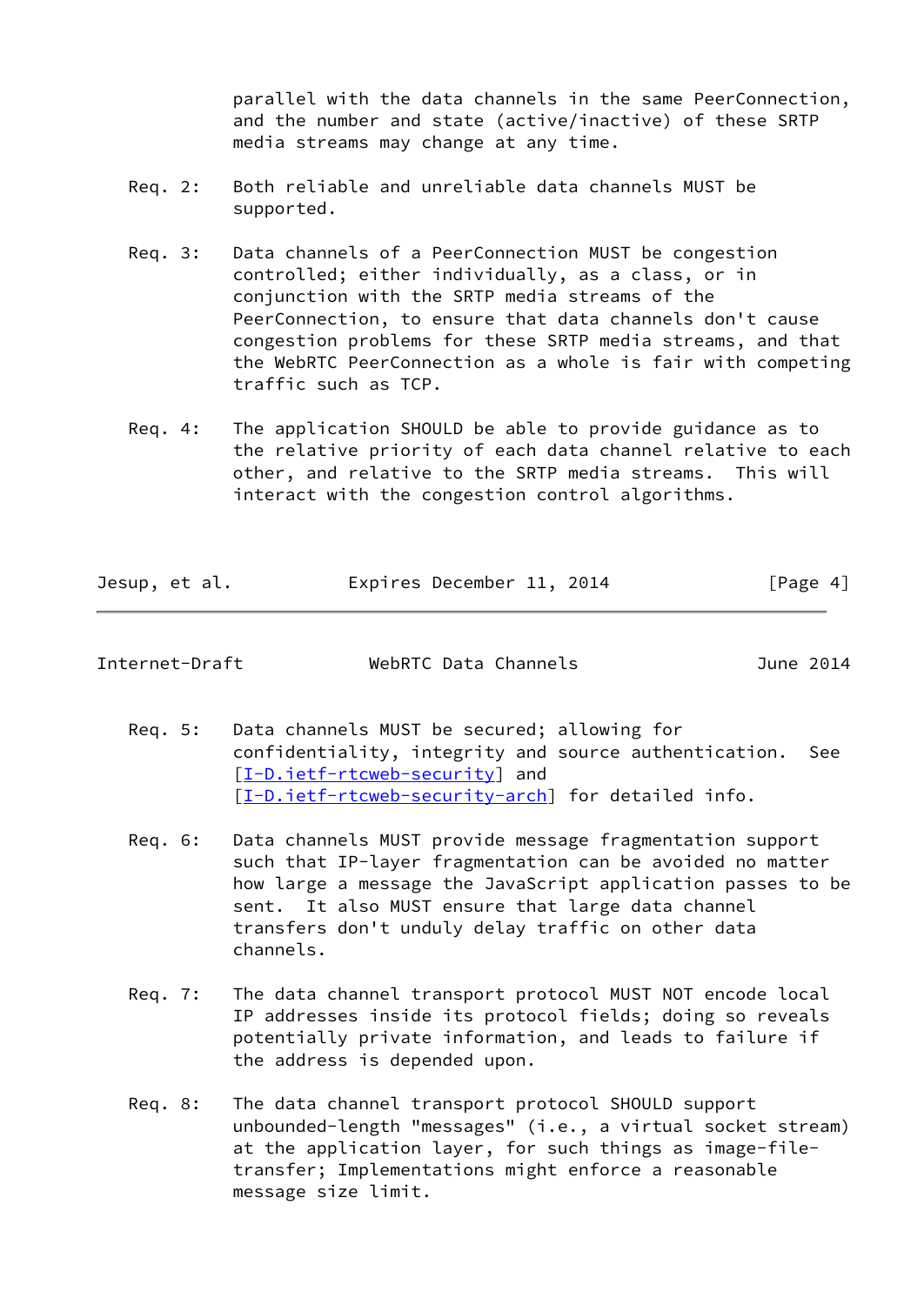- Req. 9: The data channel transport protocol SHOULD avoid IP fragmentation. It MUST support PMTU (Path MTU) discovery and MUST NOT rely on ICMP or ICMPv6 being generated or being passed back, especially for PMTU discovery.
- Req. 10: It MUST be possible to implement the protocol stack in the user application space.
- <span id="page-5-0"></span>[5](#page-5-0). SCTP over DTLS over UDP Considerations

The important features of SCTP in the WebRTC context are:

- o Usage of a TCP-friendly congestion control.
- o The congestion control is modifiable for integration with the SRTP media stream congestion control.
- o Support of multiple unidirectional streams, each providing its own notion of ordered message delivery.
- o Support of ordered and out-of-order message delivery.
- o Supporting arbitrary large user messages by providing fragmentation and reassembly.

| Jesup, et al. |  |  | Expires December 11, 2014 |  |  | [Page 5] |
|---------------|--|--|---------------------------|--|--|----------|
|---------------|--|--|---------------------------|--|--|----------|

| Internet-Draft | WebRTC Data Channels | June 2014 |  |
|----------------|----------------------|-----------|--|
|                |                      |           |  |

o Support of PMTU-discovery.

o Support of reliable or partially reliable message transport.

 SCTP multihoming will not be used in WebRTC. The SCTP layer will simply act as if it were running on a single-homed host, since that is the abstraction that the lower layer (a connection oriented, unreliable datagram service) exposes.

 The encapsulation of SCTP over DTLS defined in [\[I-D.ietf-tsvwg-sctp-dtls-encaps](#page-14-1)] provides confidentiality, source authenticated, and integrity protected transfers. Using DTLS over UDP in combination with ICE enables middlebox traversal in IPv4 and IPv6 based networks. SCTP as specified in [[RFC4960\]](https://datatracker.ietf.org/doc/pdf/rfc4960) MUST be used in combination with the extension defined in [[RFC3758](https://datatracker.ietf.org/doc/pdf/rfc3758)] and provides the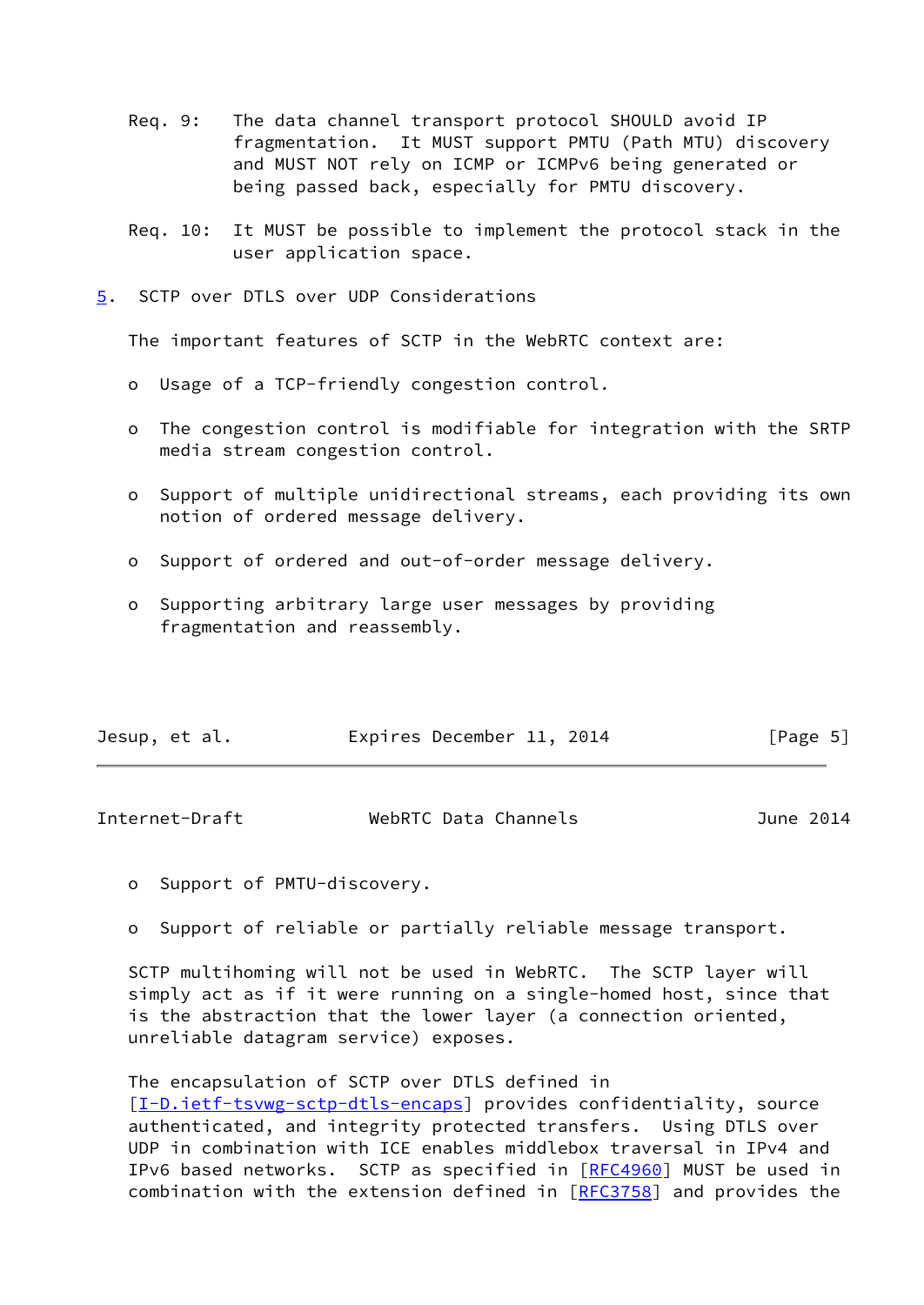following features for transporting non-SRTP media data between browsers:

- o Support of multiple unidirectional streams.
- o Ordered and unordered delivery of user messages.
- o Reliable and partial-reliable transport of user messages.

 Each SCTP user message contains a Payload Protocol Identifier (PPID) that is passed to SCTP by its upper layer on the sending side and provided to its upper layer on the receiving side. The PPID can be used to multiplex/demultiplex multiple upper layers over a single SCTP association. In the WebRTP context, the PPID is used to distinguish between UTF-8 encoded user data, binary encoded userdata and the Data Channel Establishment Protocol defined in [\[I-D.ietf-rtcweb-data-protocol](#page-14-6)]. Please note that the PPID is not accessible via the Javascript API.

 The encapsulation of SCTP over DTLS, together with the SCTP features listed above satisfies all the requirements listed in [Section 4.](#page-3-3)

 The layering of protocols for WebRTC is shown in the following Figure 2.

Jesup, et al. Expires December 11, 2014 [Page 6]

Internet-Draft WebRTC Data Channels June 2014

 +------+------+------+ | DCEP | UTF-8|Binary| | | data | data | +------+------+------+  $|\hspace{.1cm}$  SCTP  $|\hspace{.1cm}$   $|$  +----------------------------------+ | STUN | SRTP | DTLS | +----------------------------------+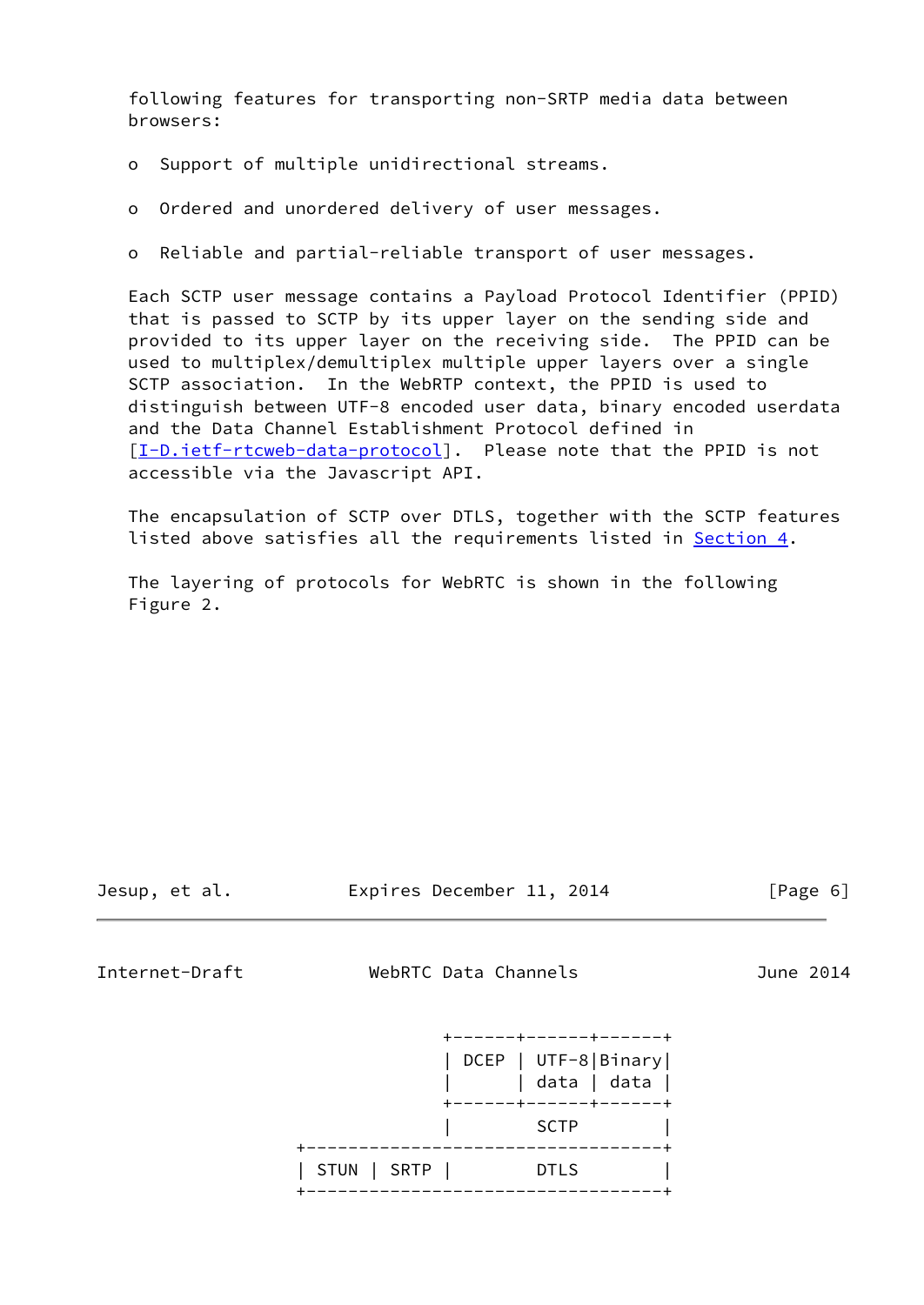| TCE.                         |
|------------------------------|
| $ $ UDP1 $ $ UDP2 $  \ldots$ |

Figure 2: WebRTC protocol layers

 This stack (especially in contrast to DTLS over SCTP [\[RFC6083](https://datatracker.ietf.org/doc/pdf/rfc6083)] in combination with SCTP over UDP [\[RFC6951](https://datatracker.ietf.org/doc/pdf/rfc6951)]) has been chosen because it

- o supports the transmission of arbitrary large user messages.
- o shares the DTLS connection with the SRTP media channels of the PeerConnection.
- o provides privacy for the SCTP control information.

 Considering the protocol stack of Figure 2 the usage of DTLS over UDP is specified in [\[RFC6347](https://datatracker.ietf.org/doc/pdf/rfc6347)], while the usage of SCTP on top of DTLS is specified in [\[I-D.ietf-tsvwg-sctp-dtls-encaps](#page-14-1)]. Please note that the demultiplexing STUN vs. SRTP vs. DTLS is done as described in Section [5.1.2 of \[RFC5764\]](https://datatracker.ietf.org/doc/pdf/rfc5764#section-5.1.2) and SCTP is the only payload of DTLS.

 Since DTLS is typically implemented in user-land, the SCTP stack also needs to be a user-land stack.

 When using DTLS as the lower layer, only single homed SCTP associations are supported, since DTLS does not expose any address management to its upper layer. The ICE/UDP layer can handle IP address changes during a session without needing interaction with the DTLS and SCTP layers. However, SCTP SHOULD be notified when an address changes has happened. In this case SCTP SHOULD retest the Path MTU and reset the congestion state to the initial state. In case of a window based congestion control like the one specified in [\[RFC4960](https://datatracker.ietf.org/doc/pdf/rfc4960)], this means setting the congestion window and slow start threshold to its initial values.

 Incoming ICMP or ICMPv6 messages can't be processed by the SCTP layer, since there is no way to identify the corresponding association. Therefore SCTP MUST support performing Path MTU

| [Page 7]<br>Jesup, et al.<br>Expires December 11, 2014 |  |  |
|--------------------------------------------------------|--|--|
|--------------------------------------------------------|--|--|

<span id="page-7-0"></span>

| Internet-Draft | WebRTC Data Channels | June 2014 |
|----------------|----------------------|-----------|
|                |                      |           |

discovery without relying on ICMP or ICMPv6 as specified in [\[RFC4821](https://datatracker.ietf.org/doc/pdf/rfc4821)]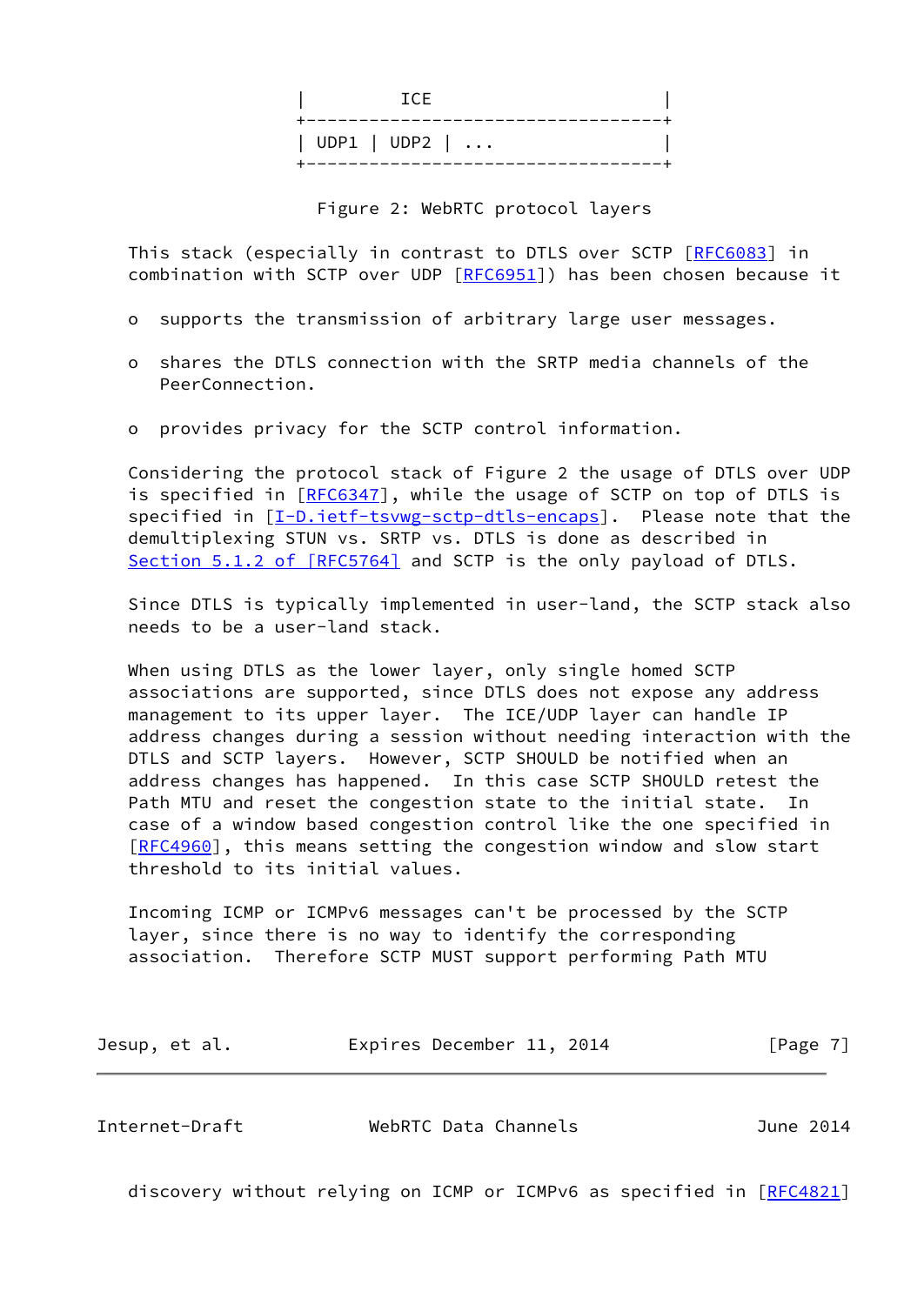using probing messages specified in [\[RFC4820](https://datatracker.ietf.org/doc/pdf/rfc4820)]. The initial Path MTU at the IP layer SHOULD NOT exceed 1200 bytes for IPv4 and 1280 for IPv6.

 In general, the lower layer interface of an SCTP implementation SHOULD be adapted to address the differences between IPv4 and IPv6 (being connection-less) or DTLS (being connection-oriented).

 When the protocol stack of Figure 2 is used, DTLS protects the complete SCTP packet, so it provides confidentiality, integrity and source authentication of the complete SCTP packet.

 This SCTP stack and its upper layer MUST support the usage of multiple SCTP streams. A user message can be sent ordered or unordered and with partial or full reliability. The partial reliability extension MUST support policies to limit

o the transmission and retransmission by time.

o the number of retransmissions.

 Limiting the number of retransmissions to zero combined with unordered delivery provides a UDP-like service where each user message is sent exactly once and delivered in the order received.

 SCTP provides congestion control on a per-association base. This means that all SCTP streams within a single SCTP association share the same congestion window. Traffic not being sent over SCTP is not covered by the SCTP congestion control. Using a congestion control different from than the standard one might improve the impact on the parallel SRTP media streams.

- <span id="page-8-0"></span>[6](#page-8-0). The Usage of SCTP for Data Channels
- <span id="page-8-1"></span>[6.1](#page-8-1). SCTP Protocol Considerations

 The DTLS encapsulation of SCTP packets as described in [\[I-D.ietf-tsvwg-sctp-dtls-encaps](#page-14-1)] MUST be used.

The following SCTP protocol extensions are required:

- o The stream reset extension defined in  $[REC6525]$  MUST be supported. It is used for closing channels.
- o The dynamic address reconfiguration extension defined in [\[RFC5061](https://datatracker.ietf.org/doc/pdf/rfc5061)] MUST be used to signal the support of the stream reset extension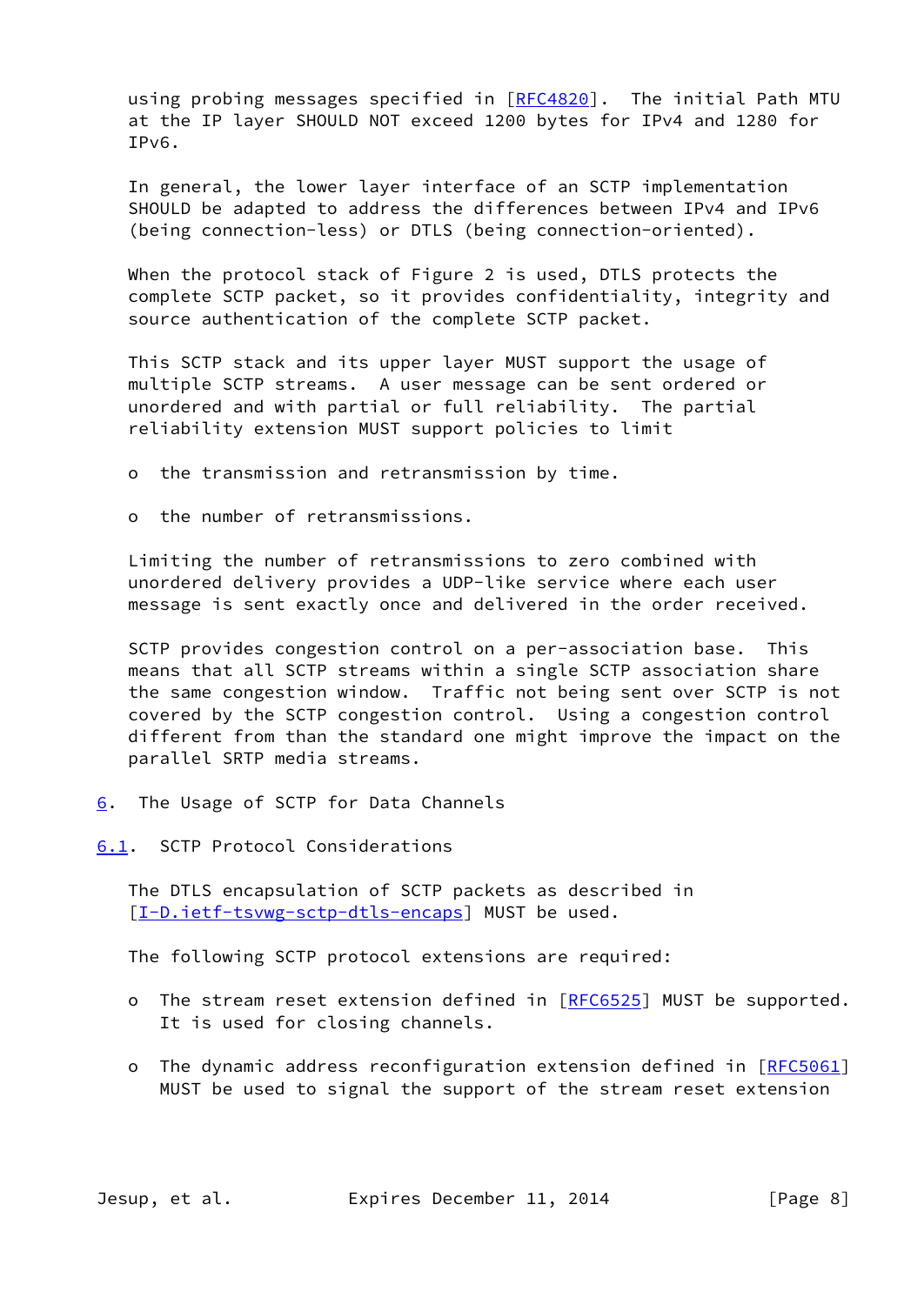<span id="page-9-1"></span>defined in [[RFC6525](https://datatracker.ietf.org/doc/pdf/rfc6525)], other features of [[RFC5061\]](https://datatracker.ietf.org/doc/pdf/rfc5061) are not REQUIRED to be implemented.

o The partial reliability extension defined in [\[RFC3758](https://datatracker.ietf.org/doc/pdf/rfc3758)] MUST be supported. In addition to the timed reliability PR-SCTP policy defined in [[RFC3758](https://datatracker.ietf.org/doc/pdf/rfc3758)], the limited retransmission policy defined in [[I-D.ietf-tsvwg-sctp-prpolicies](#page-14-2)] MUST be supported.

 The support for message interleaving as defined in [\[I-D.ietf-tsvwg-sctp-ndata](#page-14-3)] SHOULD be used.

#### <span id="page-9-0"></span>[6.2](#page-9-0). Association Setup

 The SCTP association will be set up when the two endpoints of the WebRTC PeerConnection agree on opening it, as negotiated by JSEP (typically an exchange of SDP) [\[I-D.ietf-rtcweb-jsep](#page-14-7)]. It will use the DTLS connection selected via ICE; typically this will be shared via BUNDLE or equivalent with DTLS connections used to key the SRTP media streams.

 The number of streams negotiated during SCTP association setup SHOULD be 65535, which is the maximum number of streams that can negotiated during the association setup.

#### <span id="page-9-2"></span>[6.3](#page-9-2). SCTP Streams

 SCTP defines a stream as a unidirectional logical channel existing within an SCTP association to another SCTP endpoint. The streams are used to provide the notion of in-sequence delivery and for multiplexing. Each user message is sent on a particular stream, either ordered or unordered. Ordering is preserved only for ordered messages sent on the same stream.

### <span id="page-9-3"></span>[6.4](#page-9-3). Channel Definition

 The W3C has consensus on defining the application API for WebRTC DataChannels to be bidirectional. They also consider the notions of in-sequence, out-of-sequence, reliable and unreliable as properties of Channels. One strong wish is for the application-level API to be close to the API for WebSockets, which implies bidirectional streams of data and waiting for onopen to fire before sending, a textual label used to identify the meaning of the stream, among other things.

 Each data channel also has a priority, which is an 2 byte unsigned integer value. These priorities MUST be interpreted as weighted fair-queuing scheduling priorities per the definition of the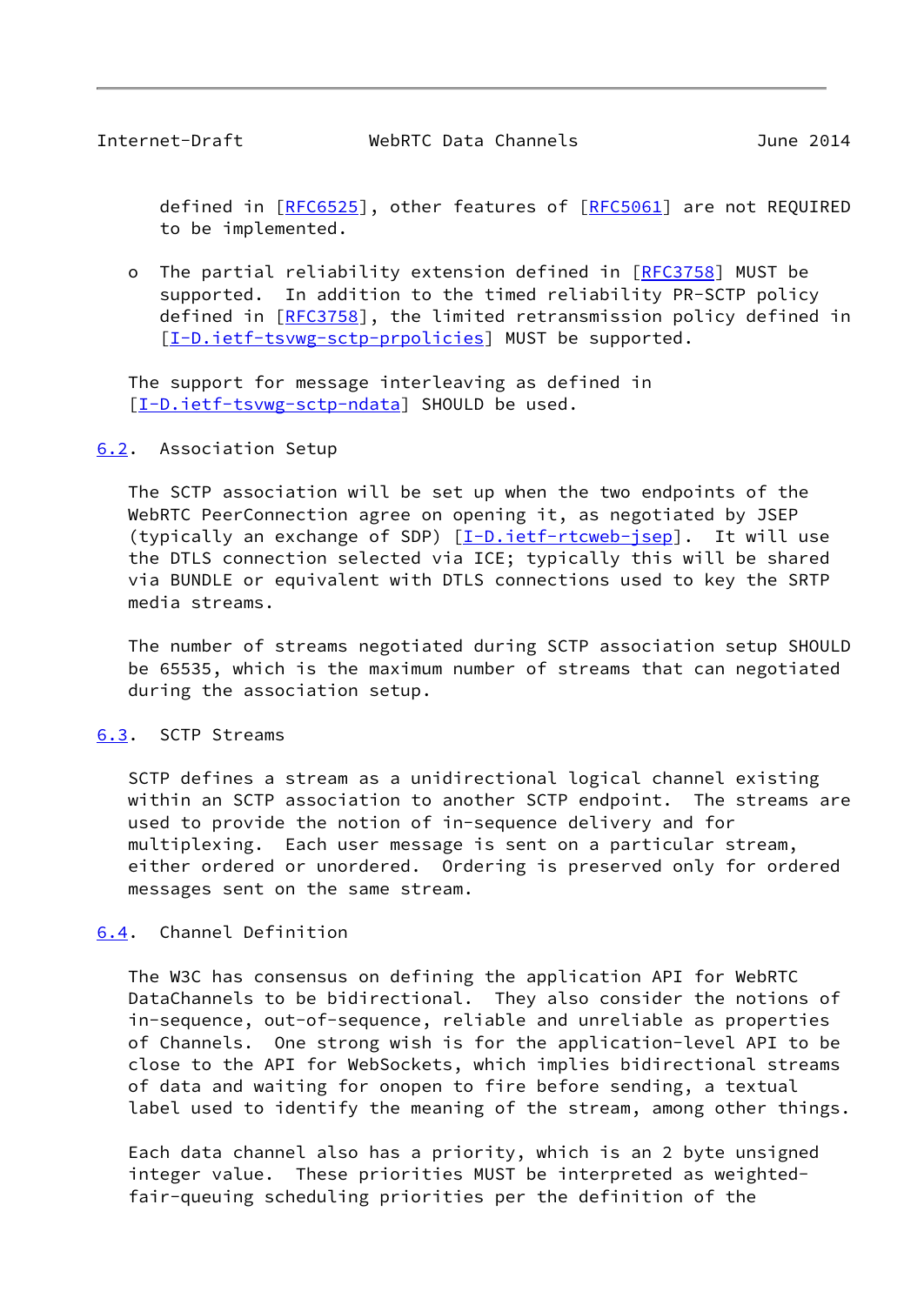corresponding stream scheduler supporting interleaving in [\[I-D.ietf-tsvwg-sctp-ndata](#page-14-3)]. For use in WebRTC, the values used

| Jesup, et al. | Expires December 11, 2014 | [Page 9] |
|---------------|---------------------------|----------|
|---------------|---------------------------|----------|

<span id="page-10-1"></span>

Internet-Draft WebRTC Data Channels June 2014

 SHOULD be one of 128 ("below normal"), 256 ("normal"), 512 ("high") or 1024 ("extra high").

 The realization of a bidirectional Data Channel is a pair of one incoming stream and one outgoing SCTP stream having the same stream SCTP identifier.

 How stream values are selected is protocol and implementation dependent.

<span id="page-10-0"></span>[6.5](#page-10-0). Opening a Channel

 Data channels can be opened by using negotiation within the SCTP association, called in-band negotiation, or out-of-band negotiation. Out-of-band negotiation is defined as any method which results in an agreement as to the parameters of a channel and the creation thereof. The details are out of scope of this document.

 A simple protocol for in-band negotiation is specified in [\[I-D.ietf-rtcweb-data-protocol](#page-14-6)].

When one side wants to open a channel using out-of-band negotiation, it picks a stream. Unless otherwise defined or negotiated, the streams are picked based on the DTLS role (the client picks even stream identifiers, the server odd stream identifiers). However, the application is responsible for avoiding collisions with existing streams. If it attempts to re-use a stream which is part of an existing Channel, the addition SHOULD fail. In addition to choosing a stream, the application SHOULD also determine the options to use for sending messages. The application MUST ensure in an application specific manner that the application at the peer will also know the selected stream to be used, and the options for sending data from that side.

<span id="page-10-2"></span>[6.6](#page-10-2). Transferring User Data on a Channel

 All data sent on a Channel in both directions MUST be sent over the underlying stream using the reliability defined when the Channel was opened unless the options are changed, or per-message options are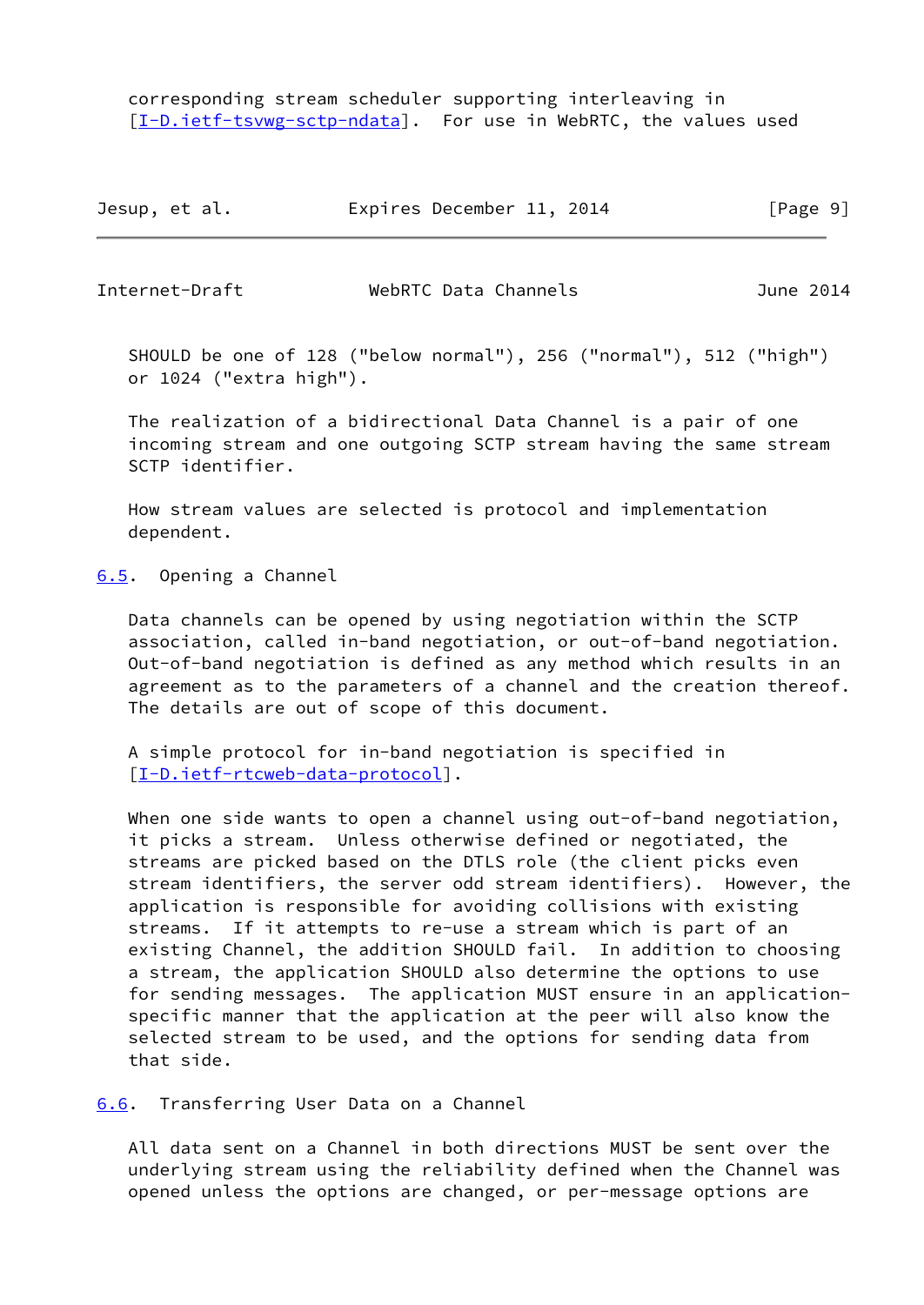specified by a higher level.

No more than one message should be put into an SCTP user message.

 The SCTP Payload Protocol Identifiers (PPIDs) are used to signal the interpretation of the "Payload data". For identifying a JavaScript string encoded in UTF-8 the PPID "WebRTC String" MUST be used, for JavaScript binary data (ArrayBuffer or Blob) the PPID "WebRTC Binary" MUST be used (see [Section 8\)](#page-12-1).

| Jesup, et al. | Expires December 11, 2014 |  | [Page 10] |
|---------------|---------------------------|--|-----------|
|---------------|---------------------------|--|-----------|

<span id="page-11-1"></span>Internet-Draft WebRTC Data Channels June 2014

 The usage of the PPIDs "WebRTC String Partial" and "WebRTC Binary Partial" is deprecated. They were used for a PPID-based fragmentation and reassembly of user messages belonging to reliable and ordered data channels.

 If a message with an unsupported PPID is received or some error is detected by the receiver (for example, illegal ordering), the receiver SHOULD close the corresponding channel.

The SCTP base protocol specified in [\[RFC4960](https://datatracker.ietf.org/doc/pdf/rfc4960)] does not support the interleaving of user messages. Therefore sending a large user message can monopolize the SCTP association. To overcome this limitation, [\[I-D.ietf-tsvwg-sctp-ndata](#page-14-3)] defines an extension to support message interleaving, which SHOULD be used. As long as message interleaving is not supported, the sender SHOULD limit the maximum message size to 16 KB to avoid monopolization.

 It is recommended that the message size be kept within certain size bounds as applications will not be able to support arbitrarily-large single messages. This limit has to be negotiated, for example by using  $[I-D.ietf-mmusic-sctp-sdp]$  $[I-D.ietf-mmusic-sctp-sdp]$ .

 The sender SHOULD disable the Nagle algorithm to minimize the latency.

### <span id="page-11-0"></span>[6.7](#page-11-0). Closing a Channel

 Closing of a Data Channel MUST be signaled by resetting the corresponding outgoing streams [\[RFC6525](https://datatracker.ietf.org/doc/pdf/rfc6525)]. This means that if one side decides to close the channel, it resets the corresponding outgoing stream. When the peer sees that an incoming stream was reset, it also resets its corresponding outgoing stream. Once this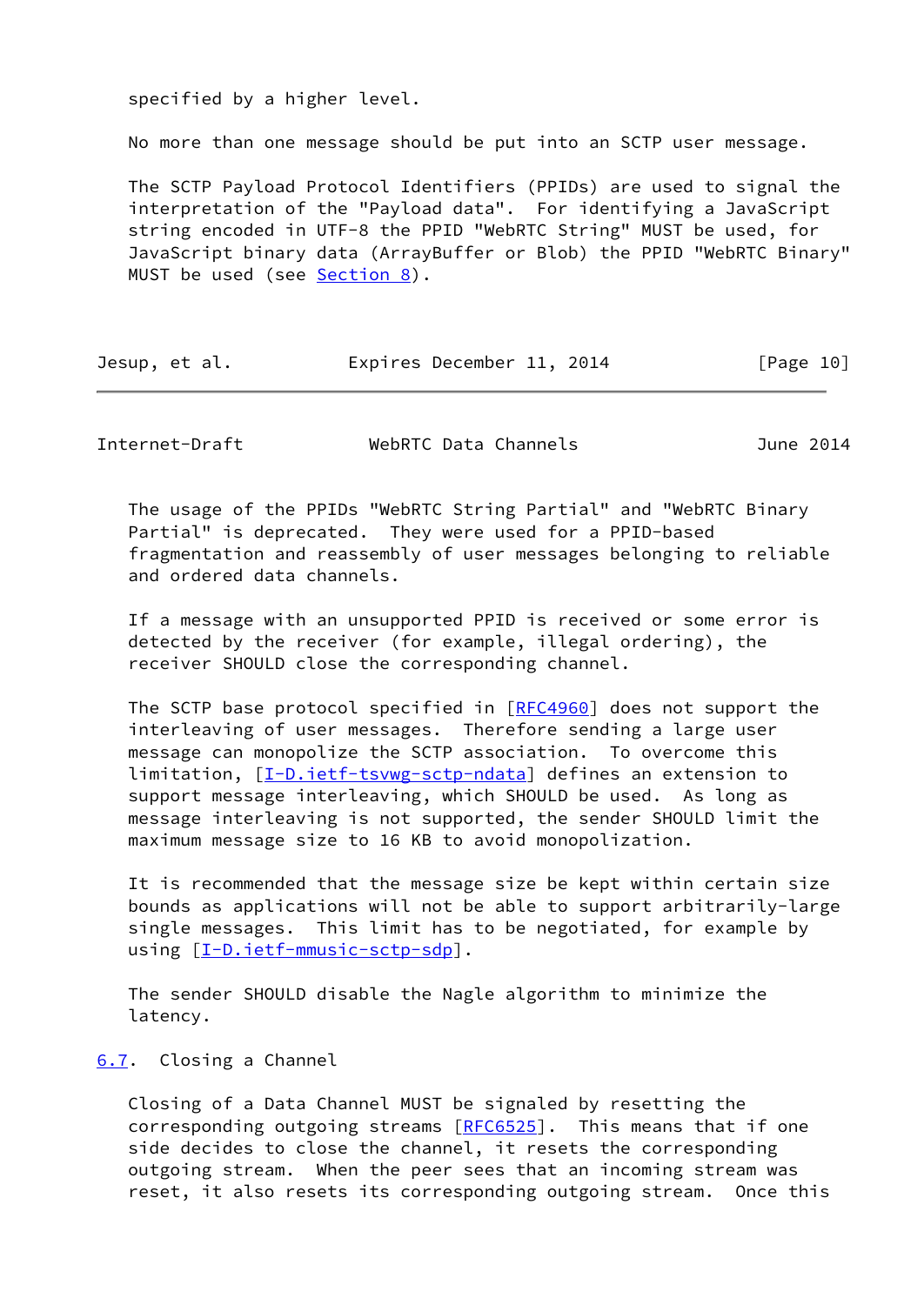is completed, the channel is closed. Resetting a stream sets the Stream Sequence Numbers (SSNs) of the stream back to 'zero' with a corresponding notification to the application layer that the reset has been performed. Streams are available to reuse after a reset has been performed.

 [RFC6525] also guarantees that all the messages are delivered (or abandoned) before resetting the stream.

<span id="page-12-0"></span>[7](#page-12-0). Security Considerations

 This document does not add any additional considerations to the ones given in [\[I-D.ietf-rtcweb-security](#page-14-4)] and [\[I-D.ietf-rtcweb-security-arch](#page-14-5)].

| Jesup, et al. |  |  |  | Expires December 11, 2014 |  |  | [Page 11] |  |
|---------------|--|--|--|---------------------------|--|--|-----------|--|
|---------------|--|--|--|---------------------------|--|--|-----------|--|

<span id="page-12-2"></span>

| Internet-Draft | WebRTC Data Channels | June 2014 |
|----------------|----------------------|-----------|
|                |                      |           |

<span id="page-12-1"></span>[8](#page-12-1). IANA Considerations

[NOTE to RFC-Editor:

 "RFCXXXX" is to be replaced by the RFC number you assign this document.

# ]

 This document uses four already registered SCTP Payload Protocol Identifiers (PPIDs): "DOMString Last", "Binary Data Partial", "Binary Data Last", and "DOMString Partial". [[RFC4960](https://datatracker.ietf.org/doc/pdf/rfc4960)] creates the registry "SCTP Payload Protocol Identifiers" from which these identifiers were assigned. IANA is requested to update the reference of these four assignments to point to this document and change the names of the PPIDs. Therefore these four assignments should be updated to read:

| Value                              | SCTP PPID   Reference |           |
|------------------------------------|-----------------------|-----------|
| WebRTC String                      | -51                   | [REXXXX]  |
| WebRTC Binary Partial (Deprecated) | - 52                  | [REXXXX]  |
| WebRTC Binary                      | -53                   | [REXXXX]  |
| WebRTC String Partial (Deprecated) | -54                   | [RFCXXXX] |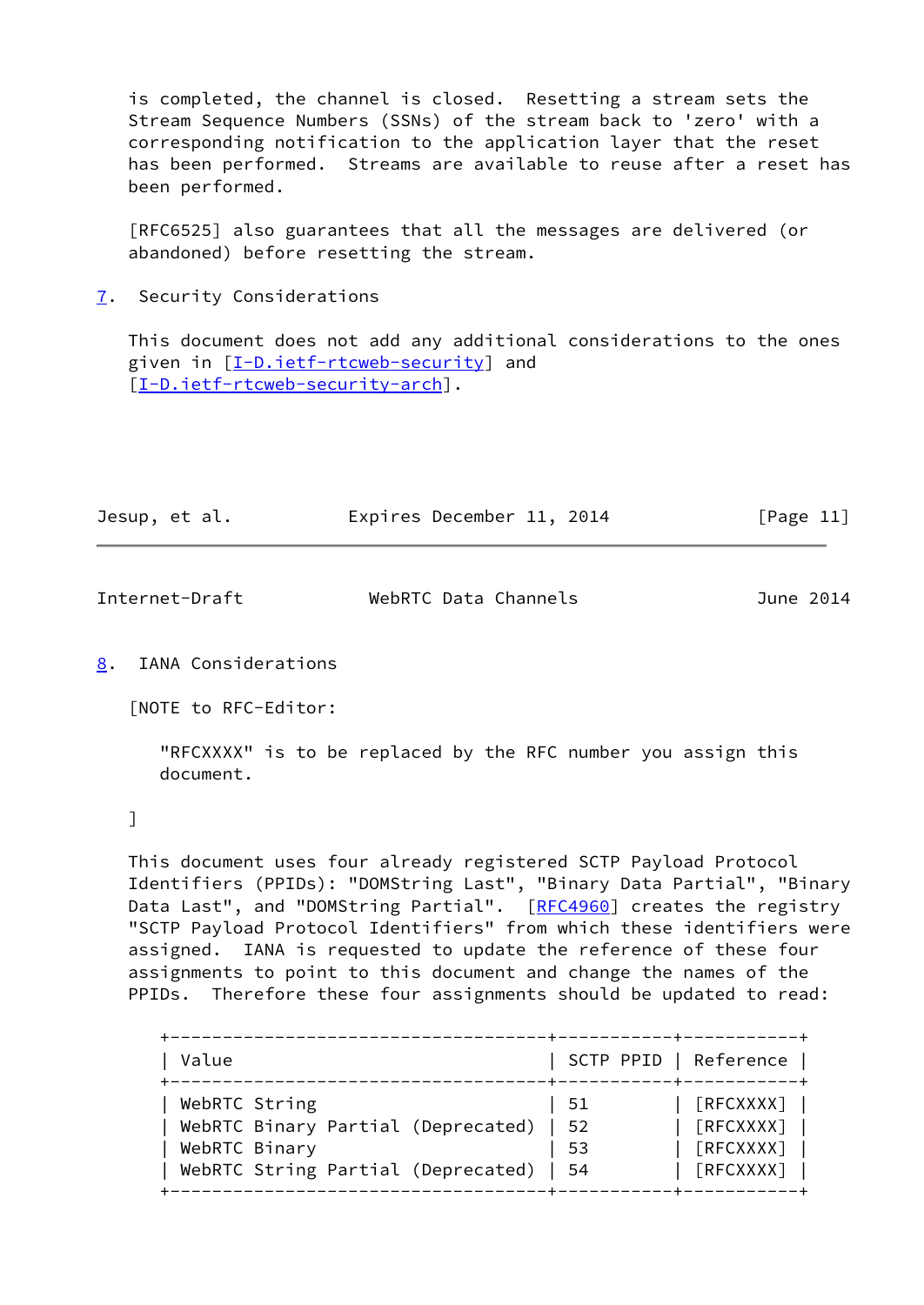<span id="page-13-0"></span>[9](#page-13-0). Acknowledgments

 Many thanks for comments, ideas, and text from Harald Alvestrand, Adam Bergkvist, Christer Holmberg, Cullen Jennings, Paul Kyzivat, Eric Rescorla, Irene Ruengeler, Randall Stewart, Justin Uberti, and Magnus Westerlund.

<span id="page-13-1"></span>[10.](#page-13-1) References

<span id="page-13-2"></span>[10.1](#page-13-2). Normative References

- [RFC2119] Bradner, S., "Key words for use in RFCs to Indicate Requirement Levels", [BCP 14](https://datatracker.ietf.org/doc/pdf/bcp14), [RFC 2119](https://datatracker.ietf.org/doc/pdf/rfc2119), March 1997.
- [RFC3758] Stewart, R., Ramalho, M., Xie, Q., Tuexen, M., and P. Conrad, "Stream Control Transmission Protocol (SCTP) Partial Reliability Extension", [RFC 3758,](https://datatracker.ietf.org/doc/pdf/rfc3758) May 2004.
- [RFC4820] Tuexen, M., Stewart, R., and P. Lei, "Padding Chunk and Parameter for the Stream Control Transmission Protocol (SCTP)", [RFC 4820,](https://datatracker.ietf.org/doc/pdf/rfc4820) March 2007.

| Jesup, et al. | Expires December 11, 2014 | [Page 12] |
|---------------|---------------------------|-----------|
|               |                           |           |

Internet-Draft WebRTC Data Channels June 2014

- [RFC4821] Mathis, M. and J. Heffner, "Packetization Layer Path MTU Discovery", [RFC 4821,](https://datatracker.ietf.org/doc/pdf/rfc4821) March 2007.
- [RFC4960] Stewart, R., "Stream Control Transmission Protocol", [RFC](https://datatracker.ietf.org/doc/pdf/rfc4960) [4960,](https://datatracker.ietf.org/doc/pdf/rfc4960) September 2007.
- [RFC5061] Stewart, R., Xie, Q., Tuexen, M., Maruyama, S., and M. Kozuka, "Stream Control Transmission Protocol (SCTP) Dynamic Address Reconfiguration", [RFC 5061](https://datatracker.ietf.org/doc/pdf/rfc5061), September 2007.
- [RFC5245] Rosenberg, J., "Interactive Connectivity Establishment (ICE): A Protocol for Network Address Translator (NAT) Traversal for Offer/Answer Protocols", [RFC 5245](https://datatracker.ietf.org/doc/pdf/rfc5245), April 2010.
- [RFC6347] Rescorla, E. and N. Modadugu, "Datagram Transport Layer Security Version 1.2", [RFC 6347](https://datatracker.ietf.org/doc/pdf/rfc6347), January 2012.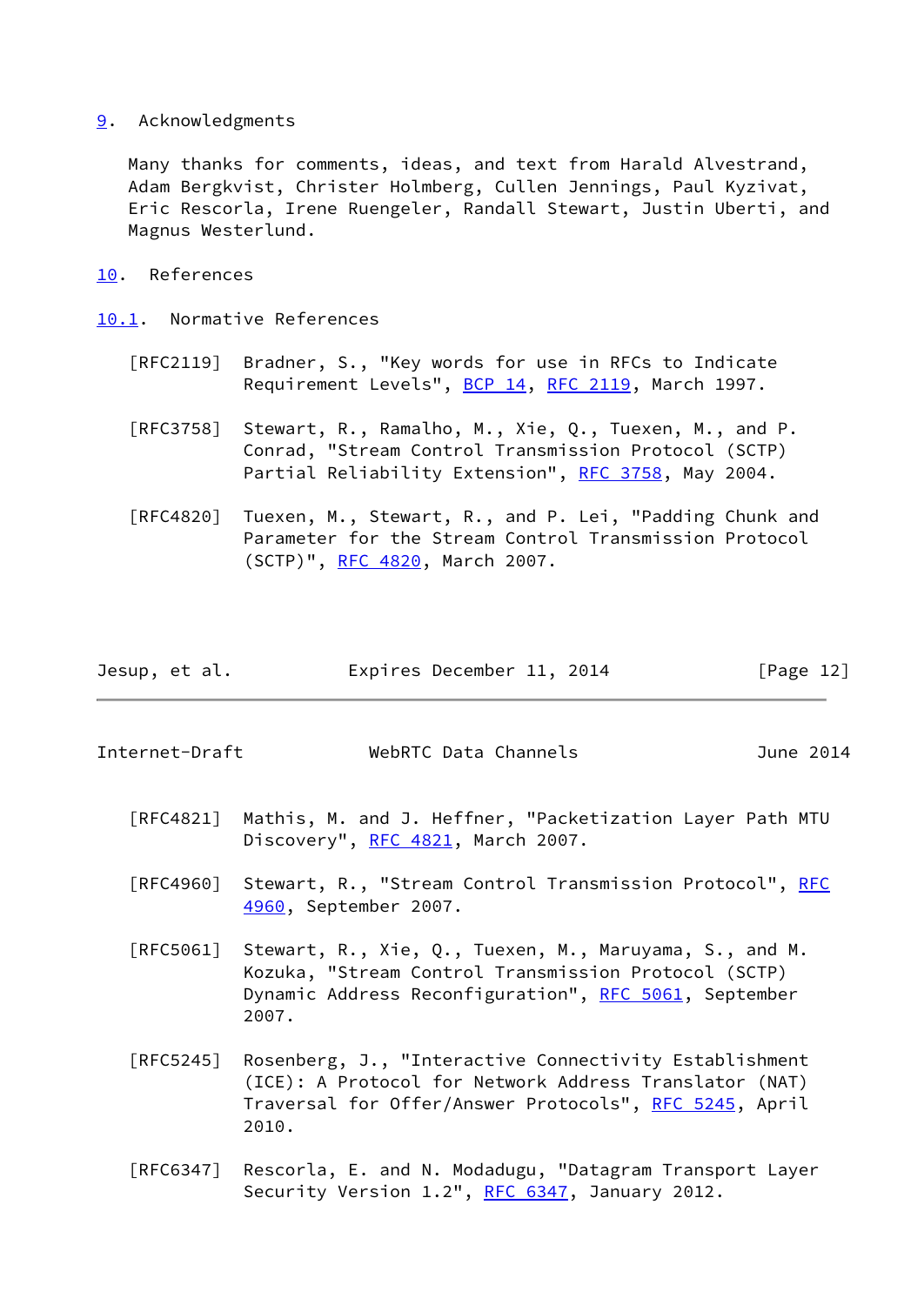[RFC6525] Stewart, R., Tuexen, M., and P. Lei, "Stream Control Transmission Protocol (SCTP) Stream Reconfiguration", [RFC](https://datatracker.ietf.org/doc/pdf/rfc6525) [6525,](https://datatracker.ietf.org/doc/pdf/rfc6525) February 2012.

<span id="page-14-3"></span>[I-D.ietf-tsvwg-sctp-ndata]

 Stewart, R., Tuexen, M., Loreto, S., and R. Seggelmann, "A New Data Chunk for Stream Control Transmission Protocol", [draft-ietf-tsvwg-sctp-ndata-00](https://datatracker.ietf.org/doc/pdf/draft-ietf-tsvwg-sctp-ndata-00) (work in progress), February 2014.

<span id="page-14-6"></span>[I-D.ietf-rtcweb-data-protocol]

 Jesup, R., Loreto, S., and M. Tuexen, "WebRTC Data Channel Establishment Protocol", [draft-ietf-rtcweb-data](https://datatracker.ietf.org/doc/pdf/draft-ietf-rtcweb-data-protocol-05) [protocol-05](https://datatracker.ietf.org/doc/pdf/draft-ietf-rtcweb-data-protocol-05) (work in progress), May 2014.

<span id="page-14-1"></span>[I-D.ietf-tsvwg-sctp-dtls-encaps]

 Tuexen, M., Stewart, R., Jesup, R., and S. Loreto, "DTLS Encapsulation of SCTP Packets", [draft-ietf-tsvwg-sctp](https://datatracker.ietf.org/doc/pdf/draft-ietf-tsvwg-sctp-dtls-encaps-04) [dtls-encaps-04](https://datatracker.ietf.org/doc/pdf/draft-ietf-tsvwg-sctp-dtls-encaps-04) (work in progress), May 2014.

<span id="page-14-4"></span>[I-D.ietf-rtcweb-security]

Rescorla, E., "Security Considerations for WebRTC", [draft](https://datatracker.ietf.org/doc/pdf/draft-ietf-rtcweb-security-06) [ietf-rtcweb-security-06](https://datatracker.ietf.org/doc/pdf/draft-ietf-rtcweb-security-06) (work in progress), January 2014.

<span id="page-14-5"></span> [I-D.ietf-rtcweb-security-arch] Rescorla, E., "WebRTC Security Architecture", [draft-ietf](https://datatracker.ietf.org/doc/pdf/draft-ietf-rtcweb-security-arch-09) [rtcweb-security-arch-09](https://datatracker.ietf.org/doc/pdf/draft-ietf-rtcweb-security-arch-09) (work in progress), February 2014.

| Jesup, et al. | Expires December 11, 2014 | [Page 13] |
|---------------|---------------------------|-----------|
|               |                           |           |

<span id="page-14-0"></span>Internet-Draft WebRTC Data Channels June 2014

<span id="page-14-7"></span>[I-D.ietf-rtcweb-jsep]

 Uberti, J. and C. Jennings, "Javascript Session Establishment Protocol", [draft-ietf-rtcweb-jsep-06](https://datatracker.ietf.org/doc/pdf/draft-ietf-rtcweb-jsep-06) (work in progress), February 2014.

### <span id="page-14-2"></span>[I-D.ietf-tsvwg-sctp-prpolicies]

 Tuexen, M., Seggelmann, R., Stewart, R., and S. Loreto, "Additional Policies for the Partial Reliability Extension of the Stream Control Transmission Protocol", [draft-ietf](https://datatracker.ietf.org/doc/pdf/draft-ietf-tsvwg-sctp-prpolicies-03) [tsvwg-sctp-prpolicies-03](https://datatracker.ietf.org/doc/pdf/draft-ietf-tsvwg-sctp-prpolicies-03) (work in progress), May 2014.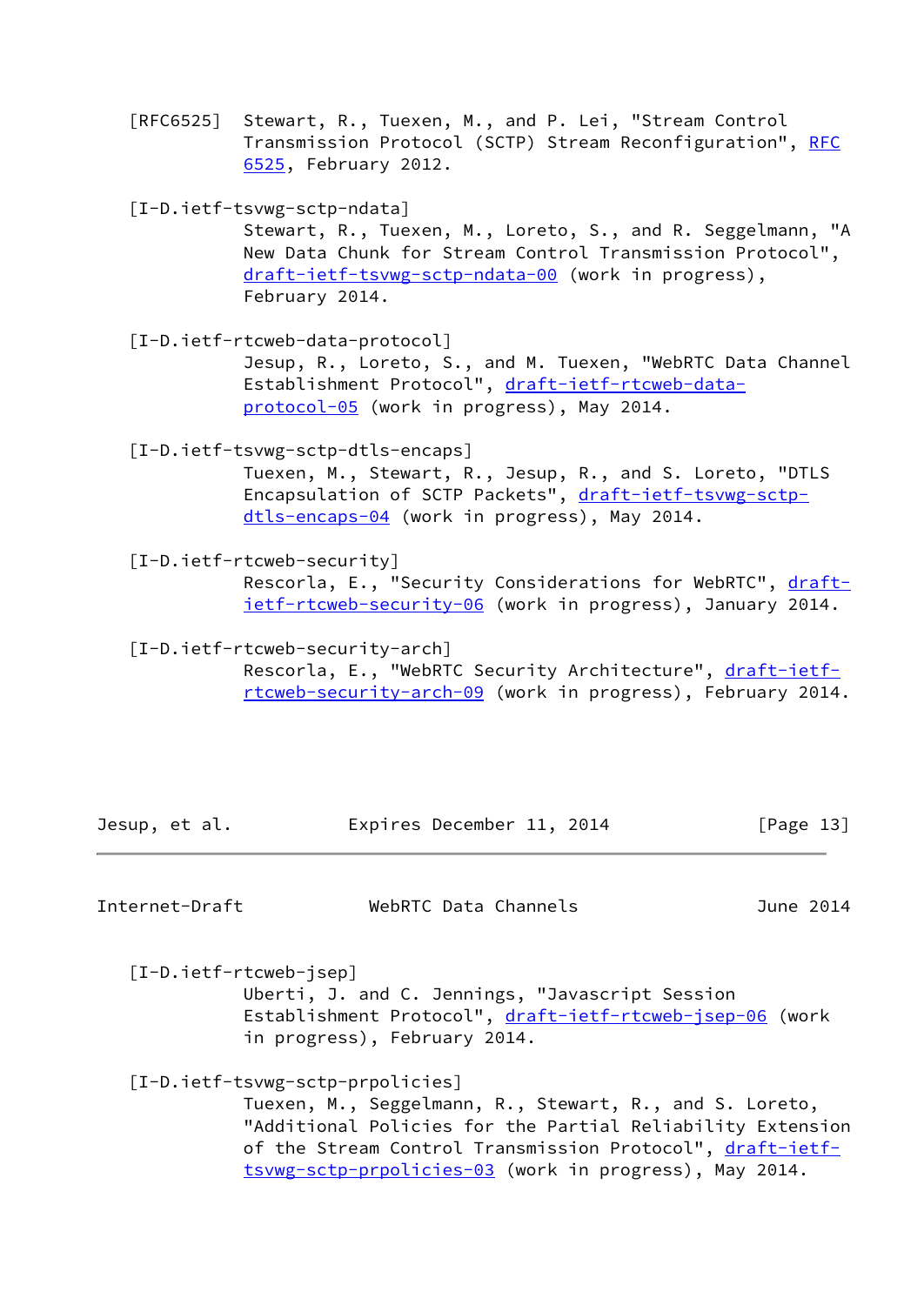<span id="page-15-2"></span>[I-D.ietf-mmusic-sctp-sdp]

 Loreto, S. and G. Camarillo, "Stream Control Transmission Protocol (SCTP)-Based Media Transport in the Session Description Protocol (SDP)", [draft-ietf-mmusic-sctp-sdp-06](https://datatracker.ietf.org/doc/pdf/draft-ietf-mmusic-sctp-sdp-06) (work in progress), February 2014.

<span id="page-15-0"></span>[10.2](#page-15-0). Informative References

- [RFC5764] McGrew, D. and E. Rescorla, "Datagram Transport Layer Security (DTLS) Extension to Establish Keys for the Secure Real-time Transport Protocol (SRTP)", [RFC 5764](https://datatracker.ietf.org/doc/pdf/rfc5764), May 2010.
- [RFC6083] Tuexen, M., Seggelmann, R., and E. Rescorla, "Datagram Transport Layer Security (DTLS) for Stream Control Transmission Protocol (SCTP)", [RFC 6083](https://datatracker.ietf.org/doc/pdf/rfc6083), January 2011.
- [RFC6951] Tuexen, M. and R. Stewart, "UDP Encapsulation of Stream Control Transmission Protocol (SCTP) Packets for End-Host to End-Host Communication", [RFC 6951,](https://datatracker.ietf.org/doc/pdf/rfc6951) May 2013.
- <span id="page-15-1"></span> [I-D.ietf-rtcweb-use-cases-and-requirements] Holmberg, C., Hakansson, S., and G. Eriksson, "Web Real Time Communication Use-cases and Requirements", [draft](https://datatracker.ietf.org/doc/pdf/draft-ietf-rtcweb-use-cases-and-requirements-14) [ietf-rtcweb-use-cases-and-requirements-14](https://datatracker.ietf.org/doc/pdf/draft-ietf-rtcweb-use-cases-and-requirements-14) (work in progress), February 2014.

Authors' Addresses

 Randell Jesup Mozilla US

Email: randell-ietf@jesup.org

| Jesup, et al.  | Expires December 11, 2014 | [Page 14] |
|----------------|---------------------------|-----------|
| Internet-Draft | WebRTC Data Channels      | June 2014 |

 Salvatore Loreto Ericsson Hirsalantie 11 Jorvas 02420